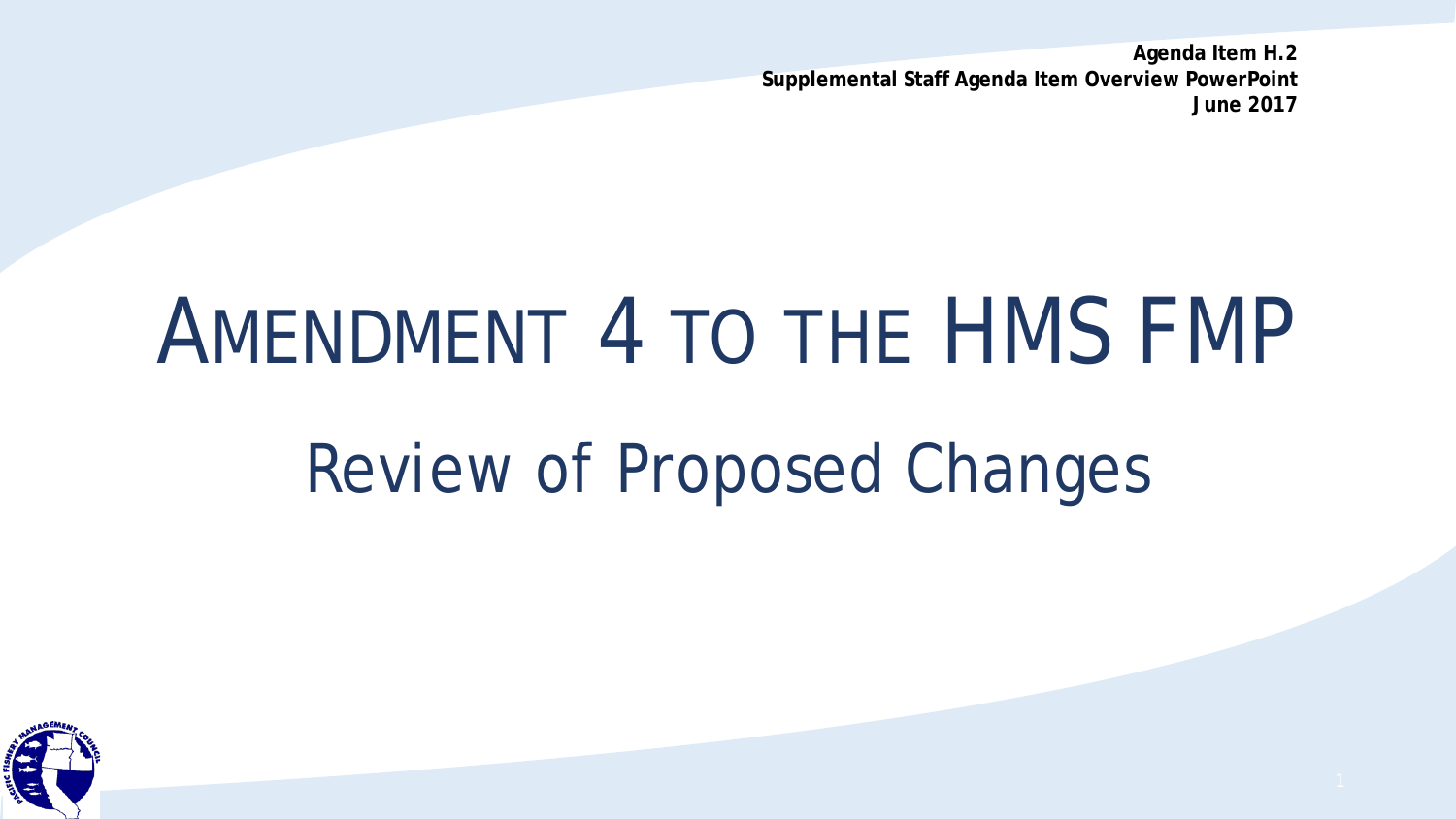# Background

- Combined FMP and EIS (August 2003) partially approved in February 2004 (800+ pages) — plus appendices (350+ pages)
- Amendment 1 (2007) incorporates bigeye tuna rebuilding plan and moves a lot of descriptive material in FMP and appendices (much now dated) to Appendices A – H
- Amendment 2 (2011, revised NS1 Guidelines) and 3 (2016, forage fish protections)
- Current FMP: 104 pages

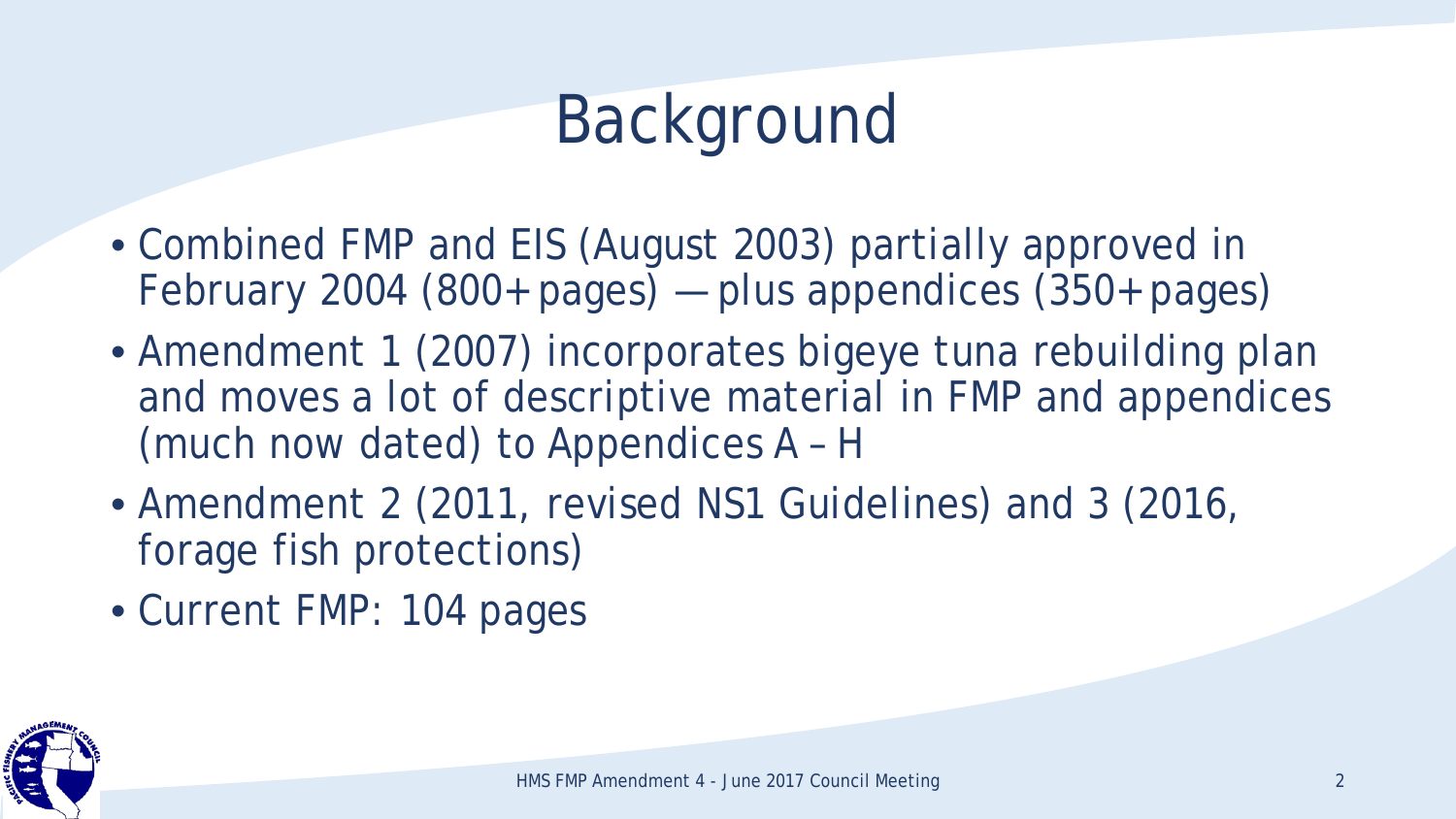#### Context for Amendment 4

- Although FMP streamlined through Amendment 1, HMSMT identifies need for more updates to descriptions (March 2016)
- Agenda Item H.2, Attachment 1 not changed from version presented in March 2017 (Agenda Item J.4, Attachment 1)
- If changes incorporated, the FMP would be shortened by about 35 pages
- Additional changes identified in March 2017
	- Align stock status determination process with Council biennial management process (H.2.a HMSMT Report)
	- Description of MSY specification related to status determination criteria specified in FMP Chapter 4 (H.2.a, Supp. HMSMT Report)

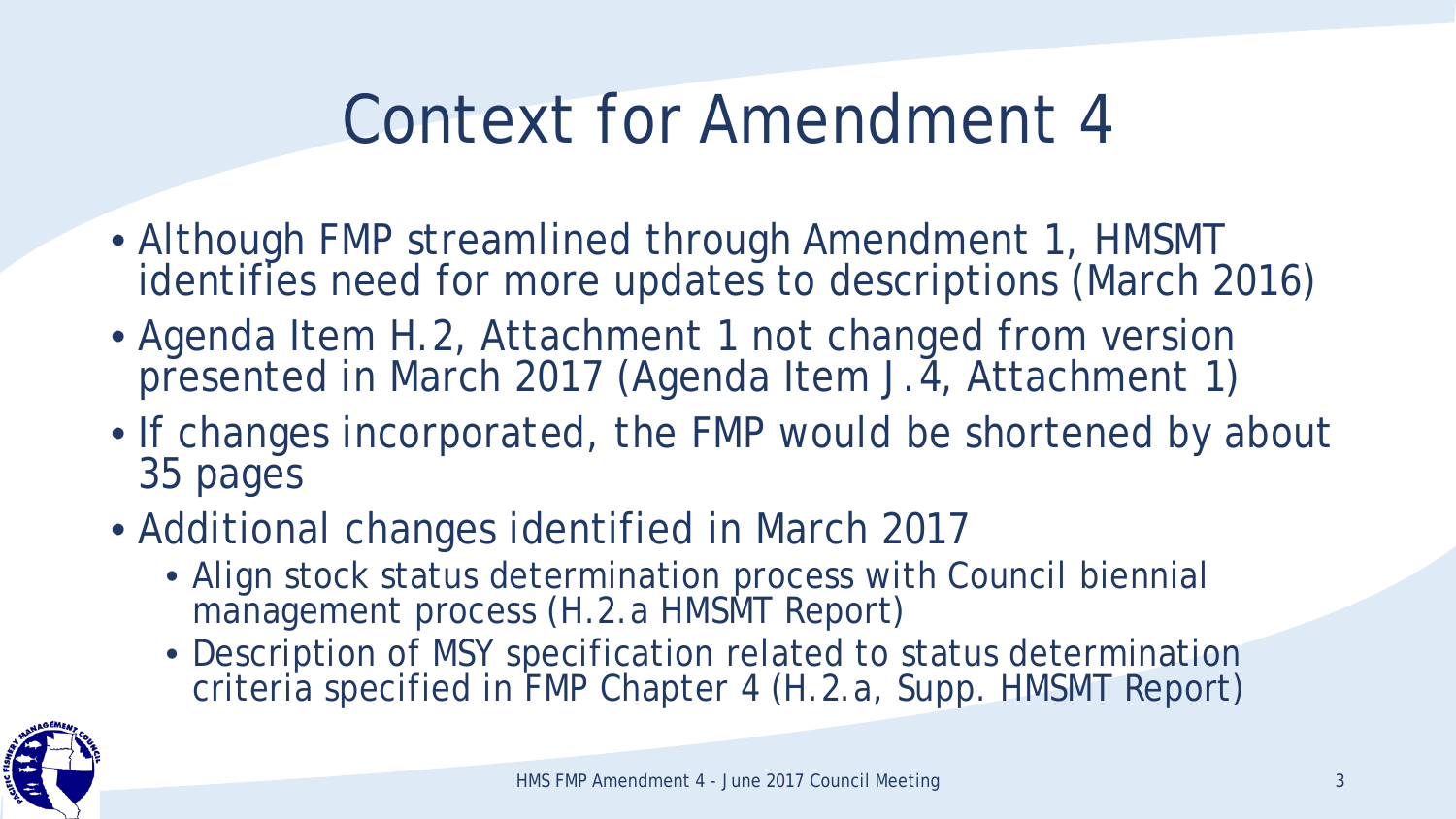## Overview of Changes

- Updated and Reorganized:
	- Chapter 1 (Introduction)
	- Chapter 4 (Preventing Overfishing and Achieving Optimum Yield)
	- Chapter 6 (Management Measures)
- Deleted:
	- Chapter 8 (Research and Data Needed for Management)
- Additional Changes not in Attachment 1 found in Supplemental HMSMT Reports

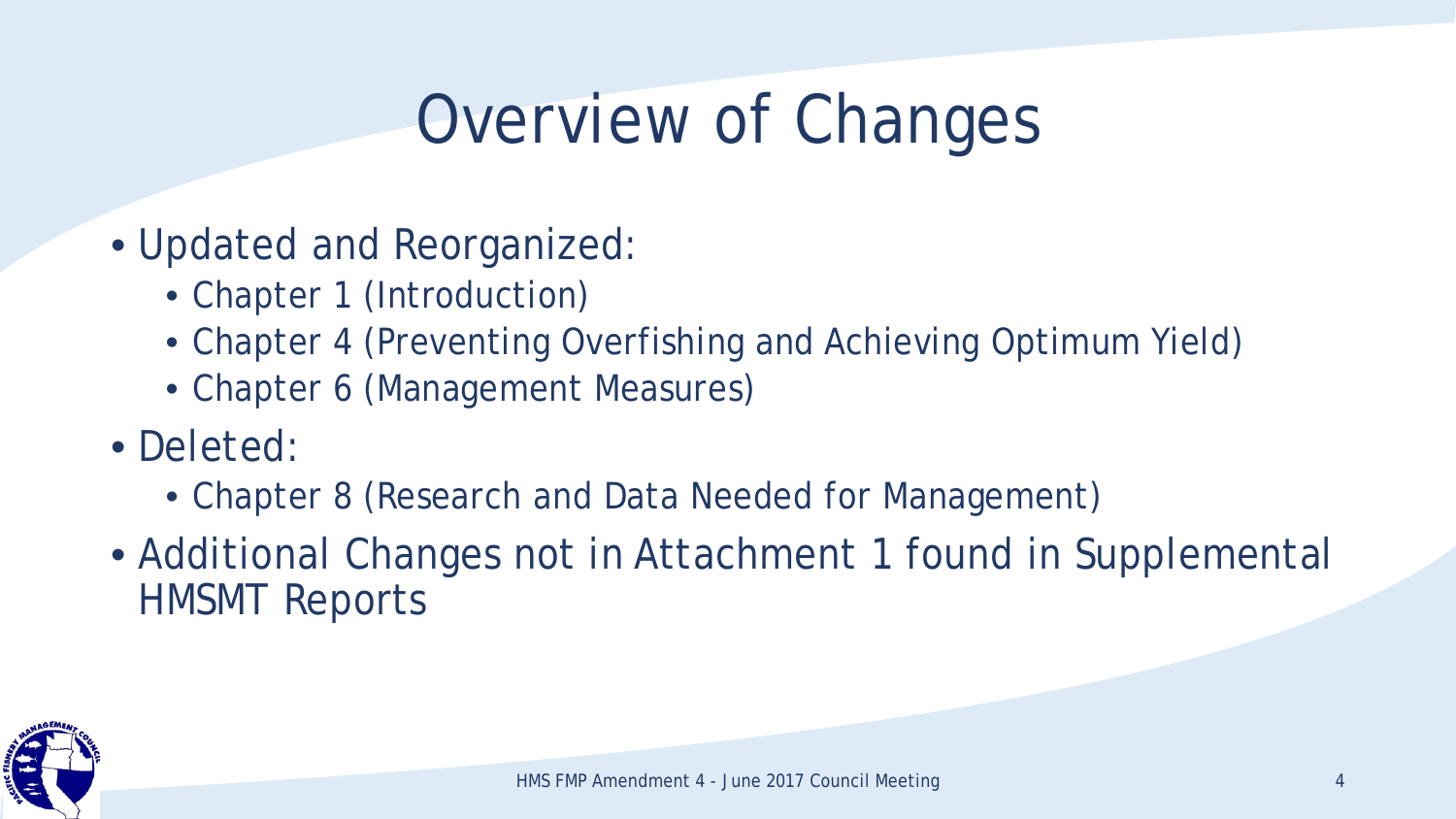## Chapter 1 Changes

- Minor edits in sections 1.1 (Purpose of this Document), 1.2 (How this Document is Organized), and 1.3 (Application of Federal Authority)
- Section 1.4 (Complexity of HMS Management) revision of dated discussion
- Section 1.5 (History of FMP) substantially shortened; contents of March 2001 letter from NMFS on "recent" management issues deleted
- Section 1.6 (Management Context) collapsed from 9 into 5 subsections: International Entities and Agreements, HSFCA, WPFMC FMP, Relationship to Existing Fishery Management, and Treaty Indian Fishing Rights

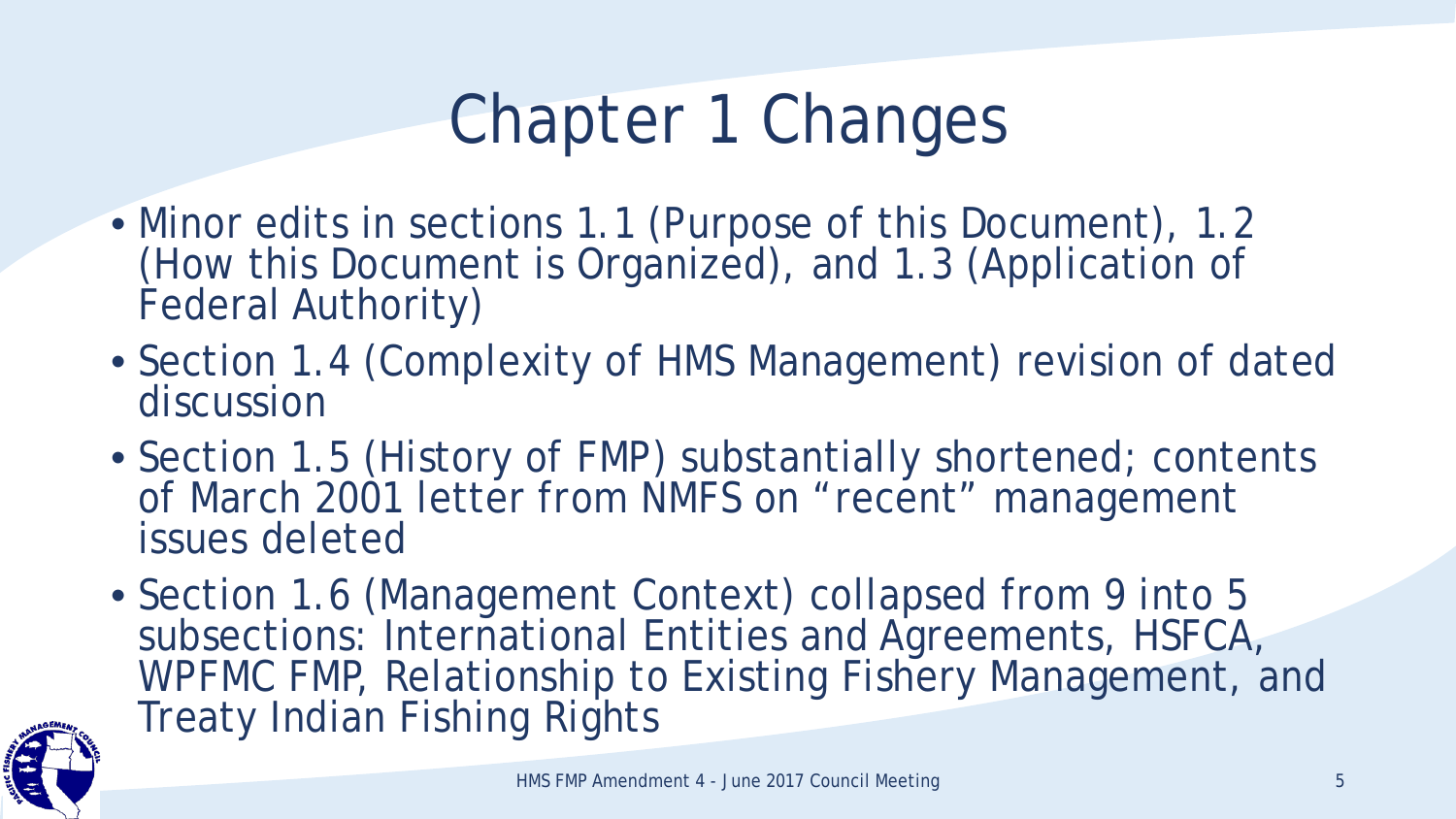#### Chapter 4 Substantially Revised and Reorganized

- Remove discussion of MSY and OY control rules, revise discussion of specifying OY (and MSY in HMSMT report)
- Add new discussion about assessment of stock status including more information relative to international overfishing (MSA §304(i)) including "appropriate council," revised summary of additional specifications if domestically managed (ABCs, ACLs, ACTs, AMs), new description of precautionary management
- More clearly specify SAFE contents (including research and data needs to replace Chapter 8)
- Remove bigeye tuna rebuilding plan (from Amendment 1, pre 2007 MSA reauthorization)
- Remove tables with dated information and figure depicting control rules